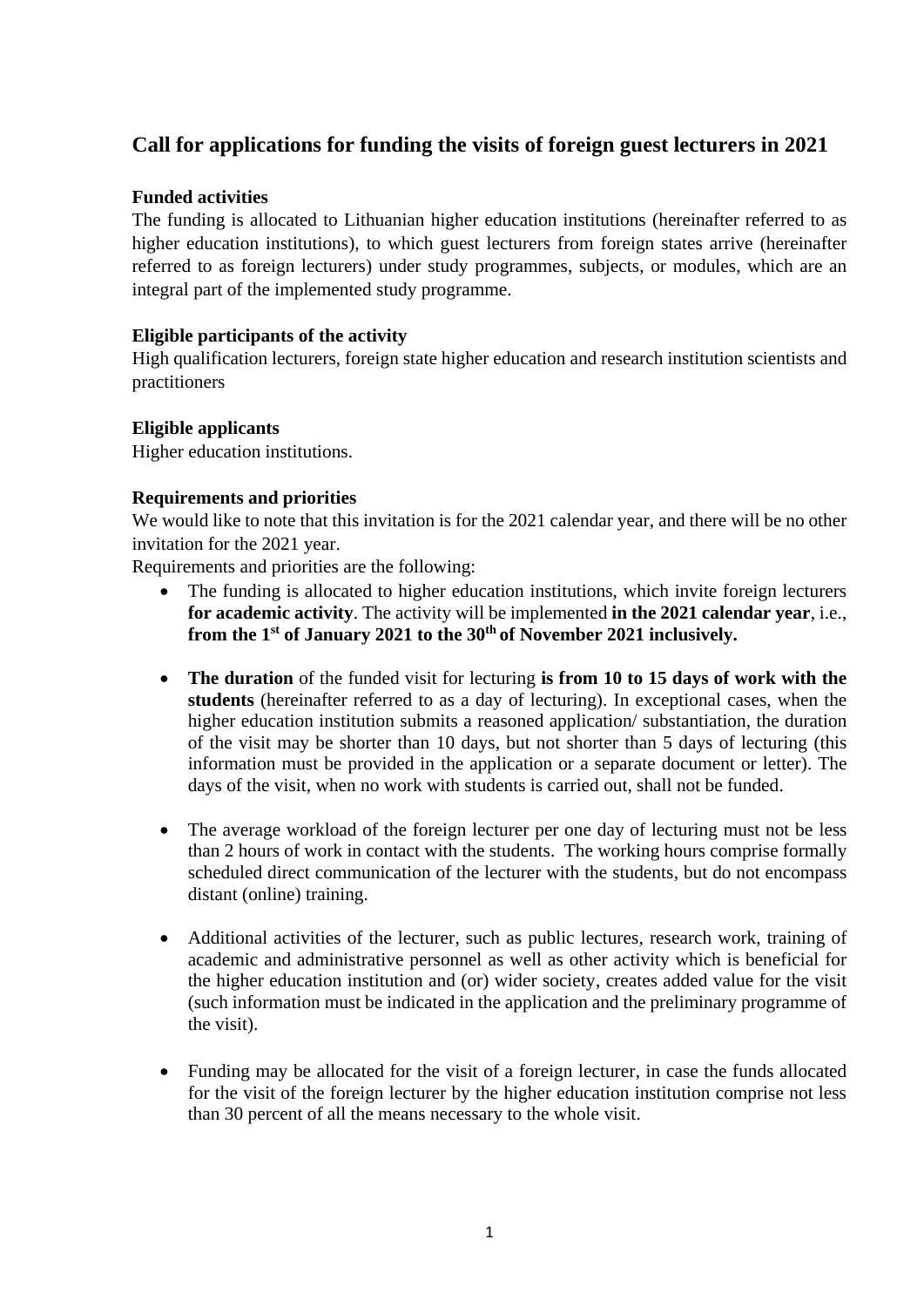# **Selection criteria**

The decision on funding of particular foreign lecturers is made, having assessed the following:

- Validity of the need and expediency of the visit of foreign lecturer;
- The benefit of the visit for the students and higher education institution;
- The validity of the lectured subject (module) as an integral part of the implemented study programme;
- Additional activities undertaken by the foreign lecturer during the visit;
- Pedagogical, scientific (artistic) work or practical experience of the foreign lecturer;
- The motivation of the higher education institution to admit a foreign lecturer of Lithuanian origin or an emigrant;
- The share of the funds allocated by the higher education institution for funding the visit of the foreign lecturer.

When ranking the competing applications, the applications assessed by the experts are listed in decreasing order in accordance with the received qualitative assessment score.

## **Funding for the activity**

The size of the support allocated under the competition:

- in case the foreign lecturer meets the requirements established for scientists or acknowledged artists aspiring to work in a position of a professor at the higher education institution – **312,00 Eur** for one day of lecturing;
- in case the foreign lecturer meets the requirements established for scientists or acknowledged artists aspiring to work in a position of a senior lecturer (docent) at the higher education institution – **234,00 Eur** for one day of lecturing;
- in case the foreign lecturer has a doctoral degree in science (art), but does not meet the requirements established for the position of a professor and senior lecturer (docent) at the higher education institution – **117,00 Eur** for one day of lecturing.

The support allocated under the competition is indexed applying a rate of 1.5 for a foreign lecturer arriving from Southeast Asia (except for post-Soviet countries), North and South America, as well as Oceania regions, irrespectively of the duration of the visit for giving lectures.

The funding allocated for the foreign lecturer can be used for reimbursing:

- travel expenses:
- accommodation expenses;
- wages.

### **Documents submitted for the competition**

We would like to note that one joint application of the same higher education institution for the visit of a foreign lecturer for one invitation, i.e., one package of the documents, signed by the head of the higher education institution or a duly authorised person, **via e-signature**. In case more than one application (document package) is received from the same higher education institution, such applications shall not be considered. The document package is composed of:

1. Completed Declaration of Assurance. Please submit this document in **Excel** format.